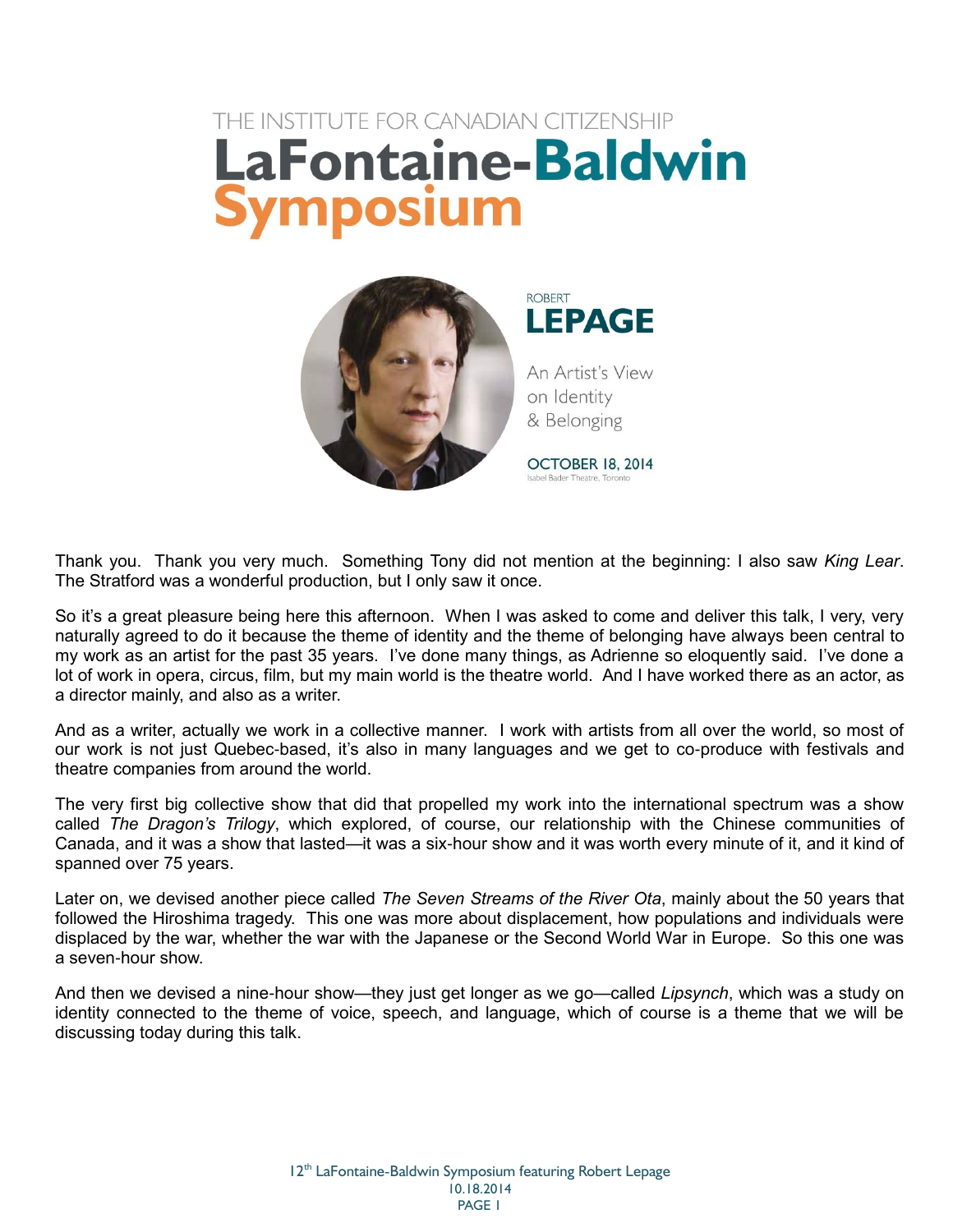Also, I've been very busy doing one-man shows. You know, in the midst of doing all these collective writings, I've done many solo shows that I've been performing myself. And they're all pretty much autofiction, even though I'm too chicken to actually use my own name in these, and I usually call myself Philippe or find some other name. But actually, they're very autobiographical, and a lot of those stories are about how you find your identity elsewhere, either because you can't really find it in your own community or that you feel that you have to go and hide somewhere to understand who you are. And of course, you're not really hiding from anybody because you're converted to somebody else's culture and to somebody else's society or identity.

So that's pretty much what my work is about, and I'm pretty much obsessed by these themes of identity and belonging. I started to be—I'd say I tried to remember and go as far back as I could of when I started to be interested in about that specific thing of belonging, and it had to do with when I came out of the conservatory. I was brought up in the '60s and '70s. I'm from the generation in Quebec City where people were kind of forced to speak English as a second language, but there was not really any use for it. I didn't see how—you know, there was nothing practical about speaking English when you were brought up in Quebec City. And it was in, you know, the great years of nationalism and sovereignty and separatism in Quebec, so of course that was an interesting project.

And so, if you were a 20-year old Quebecois Francophone that travelled, you didn't feel you belonged to a place called Canada: you were a Quebecker and that was it. And you know, I'd say that a lot of people, a lot of my friends, we discussed this and nobody would actually feel Canadian.

And I got to do my first trip to Europe, backpacking, and I remember one day going to the Piazza San Marco in Venice and came across these two, this couple, who also were backpacking from Edmonton, Alberta, and I knew they were Canadian because they had small Canadian flags on their backpacks. And we were queueing for the same museum or something; I don't know what it was exactly. And of course, you say, "Oh, you're from Canada. Where are you from? What part of Canada?" And you start talking, and we kind of became friends, and that evening we went out for drinks and met with other people, Italians and people from Germany. And I realized that I was part of a reality that I had never felt I was part of before, and I was introduced to them by these two people as fellow Canadians, and it felt right, which was kind of odd. So it was the first time that I felt really Canadian, that I could actually identify to something called Canada.

And it always remained—and it's still quite mysterious to this day and I hope that these forums could help clarify what this is about. But I say there, "Okay, why is it that I don't feel Canadian when I'm in Canada and I feel Canadian when I'm abroad?" And so, it's a bit of an odd feeling, but at the same time it kind of gives you hope that, you know, in this world of Arabs and Jews, Catholics and Protestants, black and white, whatever the conflicts are, whatever the paradoxes are, it means that if Martians were to attack us, we'd all be Earthlings, you know? We'd all feel that we're part of the same place.

And that was kind of confirmed to me by Guy Laliberté, who is the big boss at Cirque du Soleil who actually got to go in outer space and visited the space station because he's a multi-billionaire, so he could afford flying there. And he went there for ten days and he said, "It's really the feeling that you have because you're so outside of all the different cultural barriers or identifications and that you feel—everybody in the shuttle or in the space station, whether they're Russian or Taikonauts, Cosmonauts, Astronauts, they're all Earthlings. And I know that, you know, we can't all experiment that and actually go out there and say, "Oh, we're actually all from the same place," but there is something about that phenomenon that intrigued me and kind of forced me to acknowledge it and to explore that theme.

When my work started to be exported and I started to do more and more touring, I was asked a lot to either deliver lectures or to do seminars for a couple of days with some theatre students or with, you know, in theatre festivals, where there would be people from all over the place. And of course, if you're going to spend a couple of days devising a short piece of work, you want to know who it is that you're working with. And a way to do that is I would always kind of unroll a very long roll of paper on the floor and I'd put some markers and crayons, and I'd say, "Okay, we're going to draw a map of the world," and so people would spend about half an hour. We'd play music and they would draw a map of the world.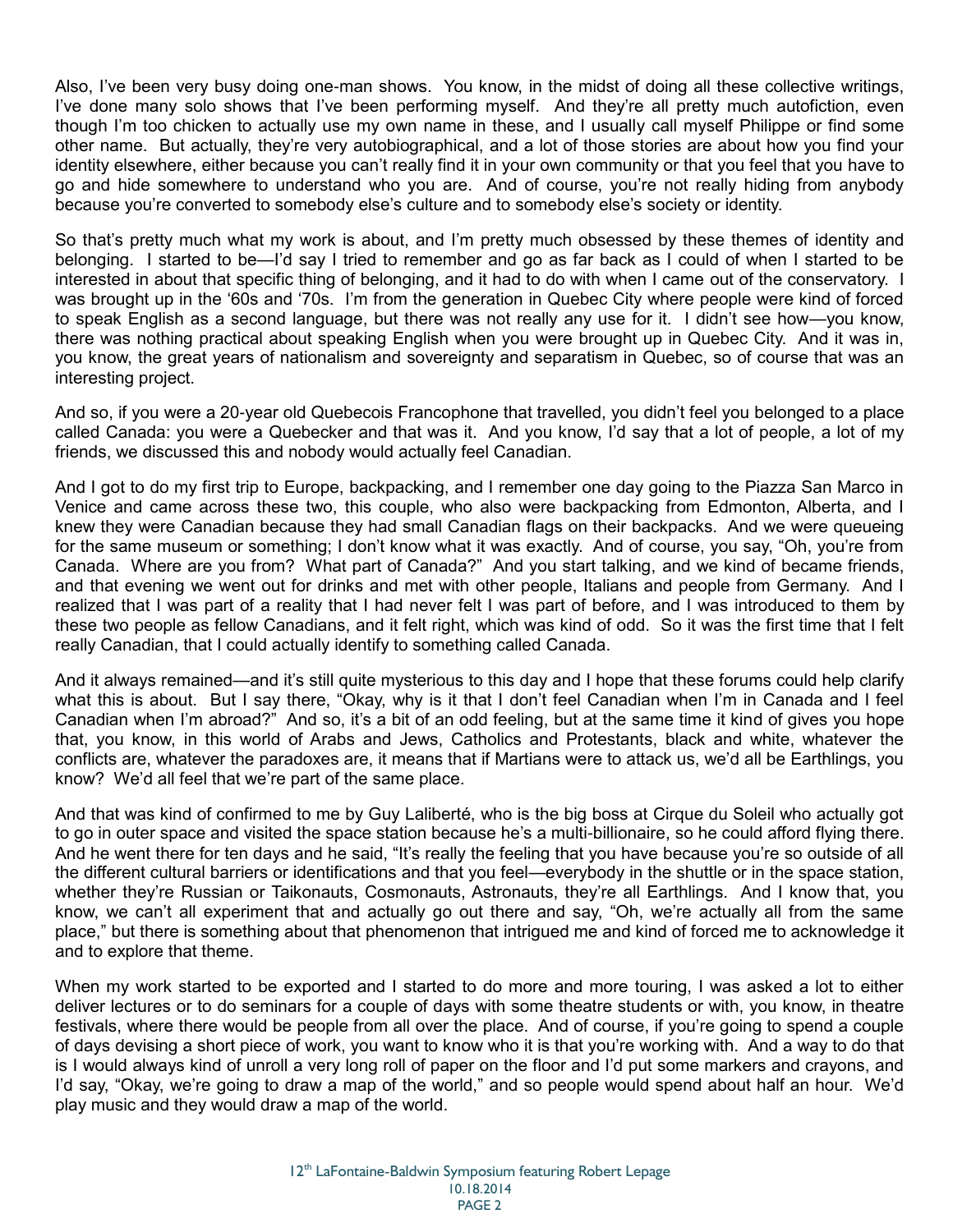And anywhere this would happen, any country of the world where I did this, they would always put the Americas in the centre, right? Of course, Europe would be on this side and Asia and Australia would be on this side. And I would always be amazed, even if there were no Americans in the room, how everybody knew exactly how the United States was shaped. You know, the Panhandle of Florida, and they all knew where Miami was and where Cuba was, and of course, even Australia.

But when they got to draw Canada, they would go up north and then there was this blob and it would just kind of go, and go this way, you know? And I was, "My God, nobody knows anything about what this country looks like, and they can map a small island in the Pacific and they don't know anything about this huge, important country which is called Canada." And most of them thought that, of course, the capital of Canada was Montreal, and they would place Montreal in the middle of the blob, where Sault Ste. Marie is. And I would always be, you know, a bit embarrassed that I came from a place nobody knew anything about.

And one day, because on top, not only did they have to draw a map of the world, but they were allowed to make comments, little arrows and little comments they would write, and some jokes, and you could see politically where they were and you could see what they thought of what was going on in the world today. And one guy one day on the big, giant blob wrote, "Open country," and all other countries had been identified with their proper names, but there was no "Canada." There was "Open Country." And I said, "Well, what do you mean by Open Country? It's just like it's just big, massive land with nobody in it?"

And, well he said, "Yeah, but it's also because Canadians are open. They're open people. It's open country." And he said, "You know, there's a lot of space in Canada, physically, but there's a lot of space in the mind."

So I said, "Oh, that's kind of cool." You know, we have a reputation of being very, very open. And it kind of corresponded to the feeling I had of Australia, the first time I visited Australia, which was a huge territory. Very few people, like in Canada. A lot of space, physically, but a lot of space in the mind. Two very young countries where everything is to be invented, and that felt very comfortable. And I wasn't embarrassed anymore of being a citizen of a blob or anything, you know? It was just, you know, like a very, very positive thing. It was a way to change that into a very, very creative piece of information.

Now, I've often been asked to, as a theatre director who devises plays collectively, to one day do a play about Canada, and I don't do these kinds of things. I don't say yes to commissions like that. It's too complicated. But what I do is I try to use metaphors often for these commissions, and what I would do instead of doing a show about Canada, I would use my family, my own family, as a metaphor for Canada. So if you don't mind, for the next couple of minutes I'm just going to do a little bit of a family history here so you understand why I'm saying that my family is a perfect metaphor for Canada.

It's that my father and mother are French Canadians from Quebec City, and my father, of course, it was during the Depression years and the time when people would pull children out of schools, and my father was eight and he was sent to work in the shipyards and on the docks in Quebec City. And of course, he was—kids were offered to be paid either with candies or cigarettes, and of course my father said cigarettes because it was more of a manly thing to do. And then after that, he met my mother and they got engaged, and the war, the Second World War, broke out, and because my father had worked in the shipyards and knew all about ships, so of course he enrolled into the Canadian Navy. My mother enrolled into the Canadian Army, Canadian Army Women's Corps—Canadian Women's Army Corps. "Quack," whatever, and she was sent to England. So they went and spent about three years in their service, and when they came back, they got married. But of course, both of them had learned English by that time. Before that, they were unilingual French. Now they were speaking English and my father was practically bilingual, and very proud of that. Very, very proud to actually speak both languages so easily.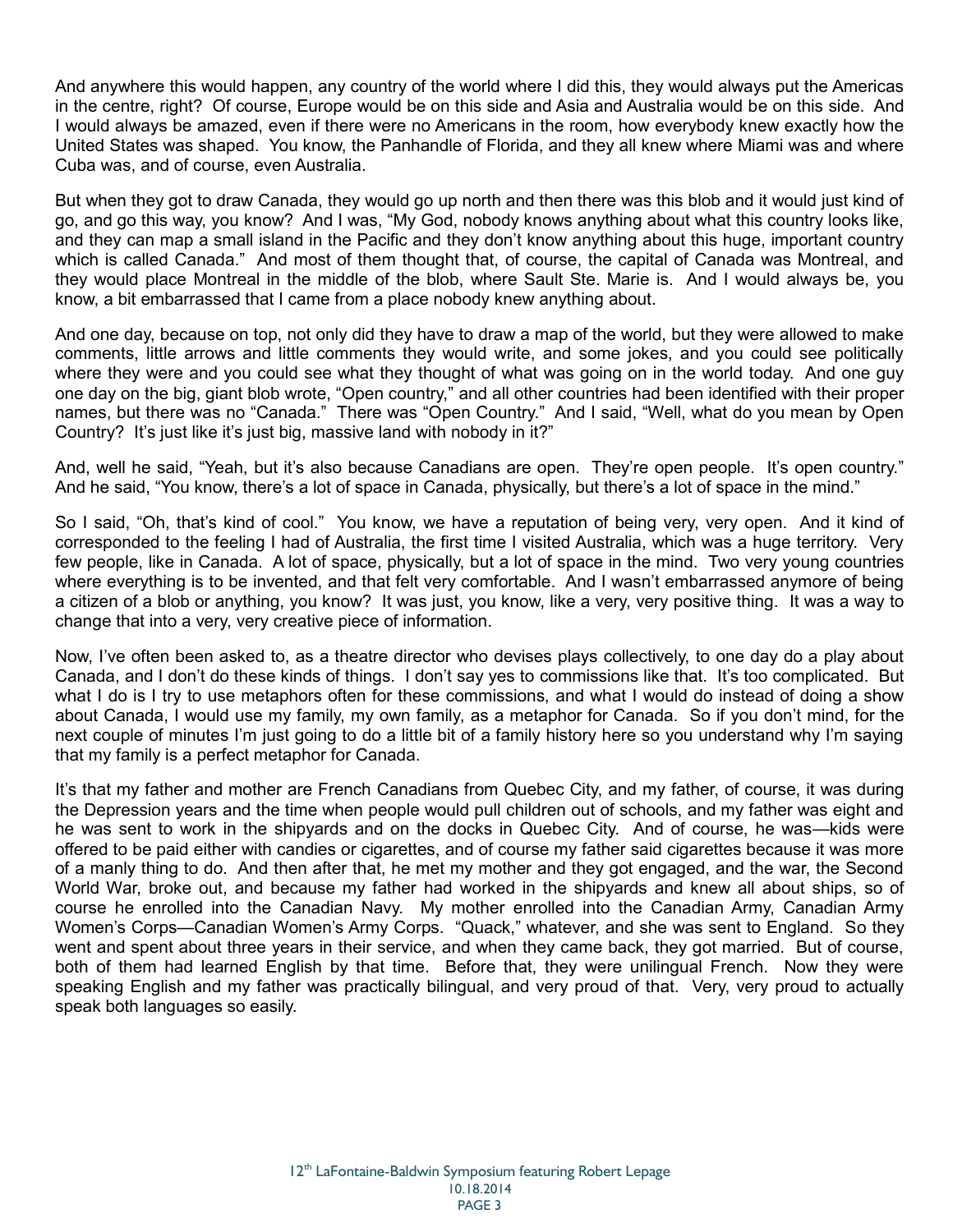Because he was in the Navy, they were sent to Nova Scotia, because in Halifax and Dartmouth there were some naval bases there, and they were trying very hard to have children, but my mother would always have miscarriages. So at one point they said, "Well, we're probably not going to be able to have any kids, so maybe we should adopt kids." So they decided to adopt my older brother, Dave, and my older sister, Anne, and they were brought up in English because they were in an English-speaking province. And in those days, in Halifax, there were no French-speaking schools, so they started their elementary school in the English language.

And then after that, they were transferred back to Quebec City, and then my mother was able to deliver a child until the very end of her pregnancy, so I was born and my younger sister, Linda, was born, and we were sent to a French-speaking school. So, and my older brother and older sister were sent to St. Patrick's School, which was the local English-speaking, Irish Catholic school. So of course, they would hang out with their English friends and my sister and I would hang out with our French friends. And we all got along pretty well, and I think the family was very harmonious until Saturday nights, when we had *Hockey Night in Canada*.

And in Quebec City in those days, there were two TV networks, two channels, basically: Channel Four, Channel Five. Channel Four was kind of an amalgamation of French CBC with some private programs coming from Montreal. That was on Channel Four. And Channel Five was English CBC with some early shows of CTV. But on Saturday nights when hockey was being aired, they would beam the same signal on both channels, but if you switched to Channel Four, you'd have the French commentator, and if you switched to Channel Five, you had the English commentator. And it would be, like, the biggest tug-of-war you could ever see where my brother and I would be fighting to, "No, we want to watch it in French." "No, we want to watch it in English." And we'd be always kind of switching channels. And of course, my father would take for my brother and my mother would take for myself, because my mother was always a sovereigntist. So anyways, so it was a huge mess. And eventually, because my brother was bigger than I was, he would almost always win and he would steal the knob, because in those days there were knobs, until I found a pair of pliers where I could actually turn it back to French.

So anyway, so that was pretty much how this—how we dealt with it in the house, and there was a moment where my brother had this big identity crisis because his name was Dave and it was very important that he wasn't called David; he was Dave, the English guy, Dave Lepage. And so, a lot of the French Canadian kids in the neighbourhood would beat him up because he was a *Maudit Anglais!* You know? So when he turned 18, he chose to study psychology and eventually photography in New Brunswick, in an English-speaking province, and where he thought he would feel at home and he would feel that he belonged somewhere. And of course, he got there and with a name like Lepage … And of course, in the meantime, he chose a French Canadian girlfriend from Rivière-du-Loup, so that didn't help. And they were speaking French all the time, so he would be beaten up because he was a French pea soup.

So he never felt that he belonged anywhere for a long time, until he got a job in Ottawa. Now of course, Ottawa is like the ideal bilingual city in Canada because even bus drivers, and I think firemen, have to prove that they're perfectly bilingual. So he actually got a job teaching photography at Carleton University and spent pretty much all of his life there, raising his children in French, and they all have jobs now in an English company, and he's still there today. And it's really where he felt he belonged and his identity is really he's the Ottawa guy, definitely.

When I was a kid, when I was five years old, I came down with a disease called Alopecia. Of course, it wasn't called that in those days, it was called Cat's Disease. But what it is basically is that you lose your hair. And so, of course, that was very tragical when it happened. I didn't really care because I was too young to really know exactly what it was about and what it would entail later on, but what happened is that, of course, you know, children are very, very cruel, and if you come down with something like Alopecia or if you have any kind of difference, of course, they make you feel like you don't belong. And they beat you up and they call you names. And so, of course, I don't want to take the violins out and say, "Oh, poor me and pity on my faith, but actually, you know, it was a very, very tough childhood.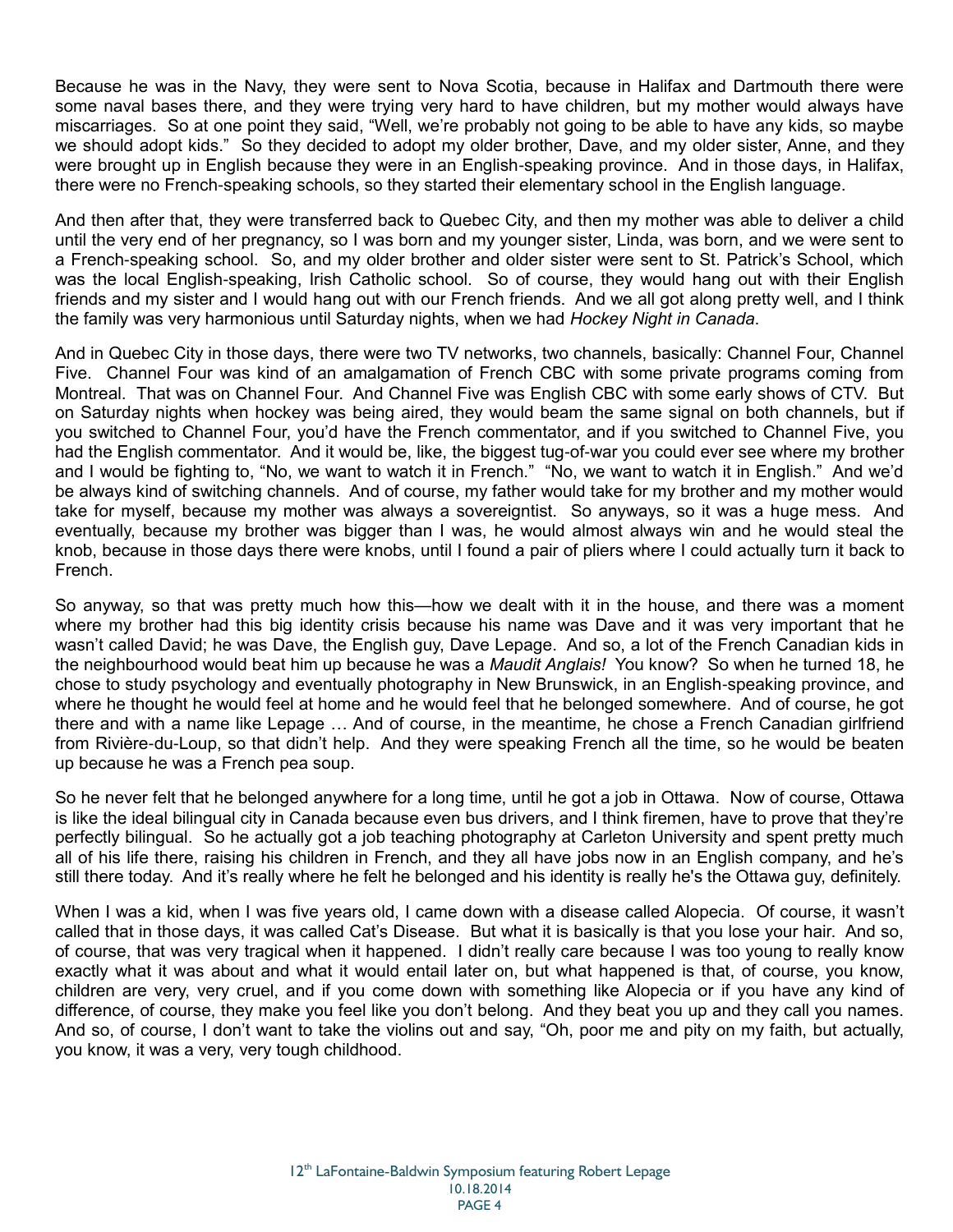But today, what I find interesting about that is that it's not that I feel that that thing has been resolved or that it doesn't bother me anymore, it's just that I feel that what happened is that it made me more conscious of what it is to come from a different country if you're an immigrant, or if you're a different race, or if you have a real handicap, if you have any kind of physical difference, or if you don't correspond to the canons, you know, the modern-day canons of beauty. So I've always been extremely sensitive to that and thought, "Well, you know, it's all very politically correct to say that we're against racism and all of that, but you don't really know what it's about if you haven't been in a position where you've been secluded, or that you feel that you don't belong because people don't want to play with you, or the people who want to play with you make fun of you, or whatever it is."

So for me, that was a very, very important thing in my life, even though it doesn't really bother me anymore, but to understand the—you know, from within, what it is to be different. And probably the reason why I don't like children, which is kind of odd; it's not a nice thing to say. Because you know, I always thought that, you know, childhood is a dress rehearsal for all the cruelties you will be doing later on in society.

So as I said earlier, I never felt that when I was growing up in Quebec, that even though my father was kind of imposing this English language, even if he wasn't originally, it wasn't his mother tongue, that it was kind of forced onto me, and I didn't see any kind of use to that until I got to travel and got to work and collaborate with other people. When I started doing co-productions with different theatres around the world, I started to appreciate the fact that I had been taught English because I already—because with my French, my mother tongue, was very useful. It served as a basis to understand Italian when I got to learn Italian, and then Spanish, and then Portuguese. And English, of course, was very useful to start learning German and I started working in Germany, eventually Dutch, eventually Scandinavian languages, because I got to work in Sweden and Denmark and Norway. And all of that grouped together was very useful when I got to work in Russia, and the Cyrillic that I got to identify and to read helped me find my way through Greek cities. And when I started to work in Japan, the Portuguese that I knew helped me learn Japanese, of all languages, because one-third of the language is actually based on Japanese [sic]. *Arigato* is a mispronounced *obrigado*, basically. So, and all of the Chinese characters that I've learned when I was learning Japanese were very useful finding my way in Shanghai.

So I'm not saying this to kind of brag about all the languages I can read, I could only speak a few of them, but I could actually find my way through. And the most important thing about this is that when you speak another language, you feel differently. You express part of your personality that has never been expressed before or that is not summoned in your mother tongue. For example, right now, I'm much more relaxed than if I'd actually be doing this in French because it's not my mother tongue, so I could actually be wrong. I could put on the Celine Dion accent, and you know, it's okay, you would excuse, you know? It's not a problem. So I'm more relaxed and it's kind of cool and it's—you know, English is kind of a language; there's all sorts of diagonals(?) and stuff. And you know, I kind of my English identity. But when I speak French, of course, I'm more kind of high-strung and I'm more scientific about it and I have to get all the verb tenses right. And you know, when I speak Spanish, it's something else. When I speak Italian, it's something else, etc., etc.

And all these personalities are not personalities that come out from somewhere, they actually are within me. And so, learning different languages not only makes you connect to the world and help you have x-ray eyes with you walk through a town where things are written in a foreign language; not only it kind of helps you to reach out, it also makes you reach in. It makes you discover who you are, and there's tons of stuff in there that you never thought—that only need a different language to make it come out.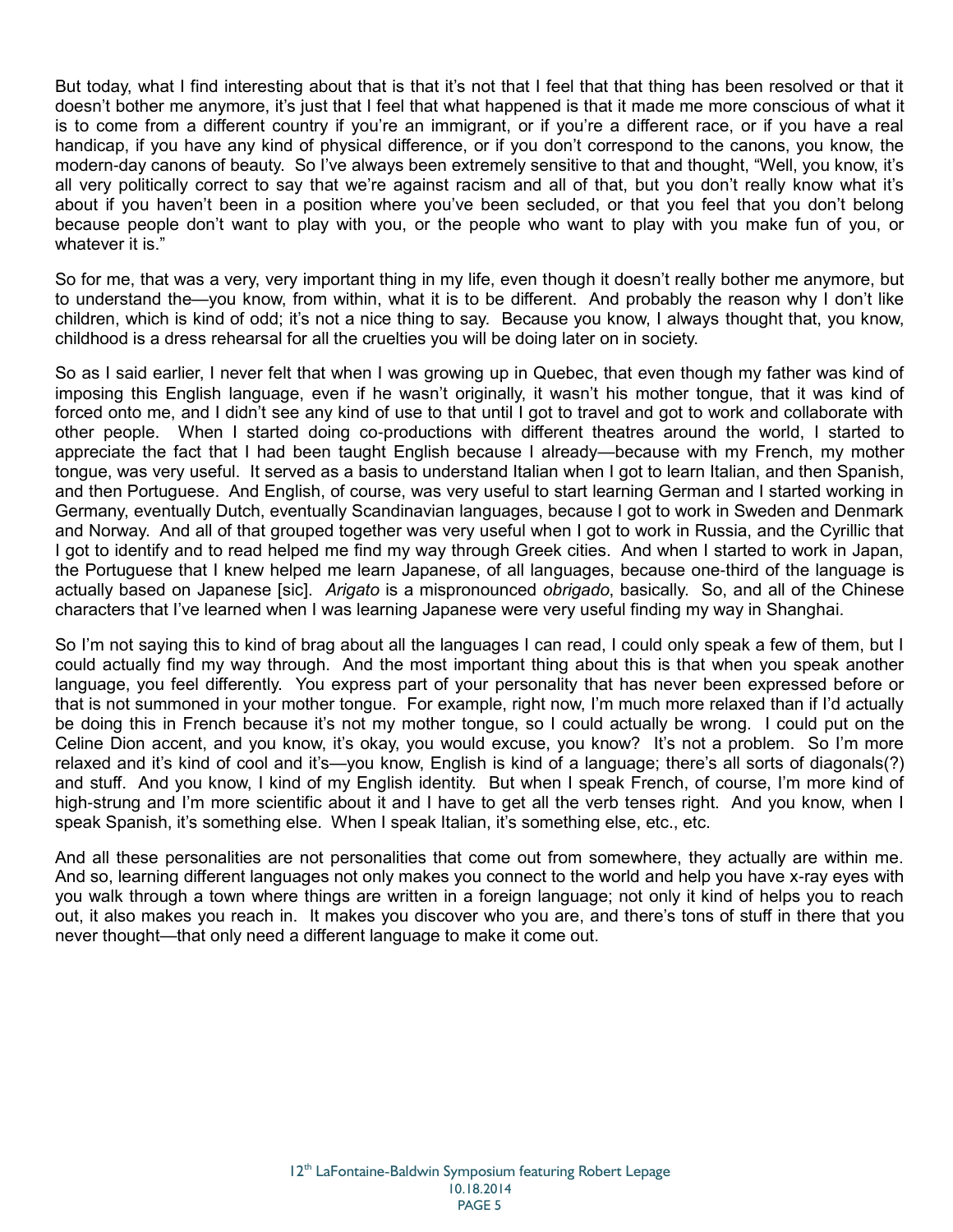So something that I've encountered at one point is that there's this extraordinary lady called Brenda Milner, and she was the assistant of Wilder Penfield of the Penfield Institute, and in the '60s—well, her—the section in which she was working was neuropsychology and she was very instrumental in trying to identify how memory works and where it came from. And of course, that work helps understand Alzheimer's. And she and her colleagues did some tests in Montreal on people who were unilingual and people who were—patients who were bilingual, and discovered that in the case of bilingual people, the onset of Alzheimer's Disease is postponed an average of four years. So the more you speak languages, the healthier your brain is, and I hope you actually get to see one of her lectures. She's 96, and believe me, she has all her marbles. She's an extraordinarily articulated lady who still gives conferences about the brain and about memory. She herself is from—she was born in England, but she went to work in Montreal at the Penfield Institute and was very happy actually to get to work in English but to live in French, and for her that was like a key in understanding how the brain works and how memory works.

There's kind of an odd thing in Quebec, an expression. We say *Québécois pure laine*. Now what that means, *Québécois pure laine*, it means pure wool. "I'm a Quebecois made of pure wool." And I've been—I was brought up with this idea that I was a *Québécois pure laine* because both my parents were French Canadian and my ancestor's name was Louis Lepage and he was one of the very, very early French settlers on the island of Orleans, not very far from Quebec City, and he had two sons, Pierre and Gabriel; Peter Gabriel. And him and his wife and his two sons actually ploughed, were the first to cultivate the land, and pretty much owned the island of Orleans, which was a huge, huge, huge chunk of land in 1634. And of course, Louis Lepage and his wife died and the two sons inherited the land, and like in Cain and Abel fashion, kind of fought, so the meanie, Pierre went away and founded Rimouski, so he became the Sieur of Rimouski. So in Quebec, if your name is Lepage, you're from one of the branches: you're either from the meanie, from Rimouski or the nice, diplomatic guy from Île d'Orléans. And of course, in the show business world, and I'm probably the only one from Île d'Orléans.

And so, for me, I've always thought that, you know, I'm one of the early settlers. I'm from that lineage. Until one day, you know, that the island of Orleans still today is pretty much rural, even though it is a suburb of Quebec City, and we still have traces of the  $17<sup>th</sup>$  century there: some wells and some old houses that are 350 years old. And so, in the '60s, it was a great film set for a TV series called *Pierre Le Moyne d'Iberville*. *Pierre Le Moyne d'Iberville* was an early French settler during the New France period and the French television in France did a co-production with French CBC, and so they shot this series. Pretty much everything was shot in studios in Montreal, but all of the outside exterior shots were done on the island of Orleans.

And of course, this French hero, who would build forts and houses and would be constantly attacked by Iroquois and, but of course, in Quebec City, they would try to find extras to play the Iroquois and it would be very politically incorrect to go and see the Hurons to play Iroquois. So they sent a talent scout in Quebec City and the guy would kind of scout through bus drivers and taxi drivers to try to find people who would have some kind of Aboriginal feature. And so, what they would do is that they would group these taxi drivers and bring them to a YMCA, ask them to strip down, shave them, put them in these communal showers. You know, paint them, throw red paint at them, put a black wig on, a loincloth, put them in a school bus, bring them to the isle of Orleans, and act [sic] them to ask [sic] like Iroquois. And so, that's pretty much what you see in the series. All these Iroquois are taxi drivers from downtown Quebec.

My father was a cab driver and he, of course, refused to do this, but of course, all of his co-workers would try to coax him, to say, "Come on, you're the one who looks the most Indian, you know? You should do it. You look like an Indian." And so, that kind of made me think, "Oh, well maybe we do have some Aboriginal blood, and that makes it even more *pure laine* because it means that we're not like the Anglos, you know? It's French and Native, and you know, it's the real thing and it's real Quebec."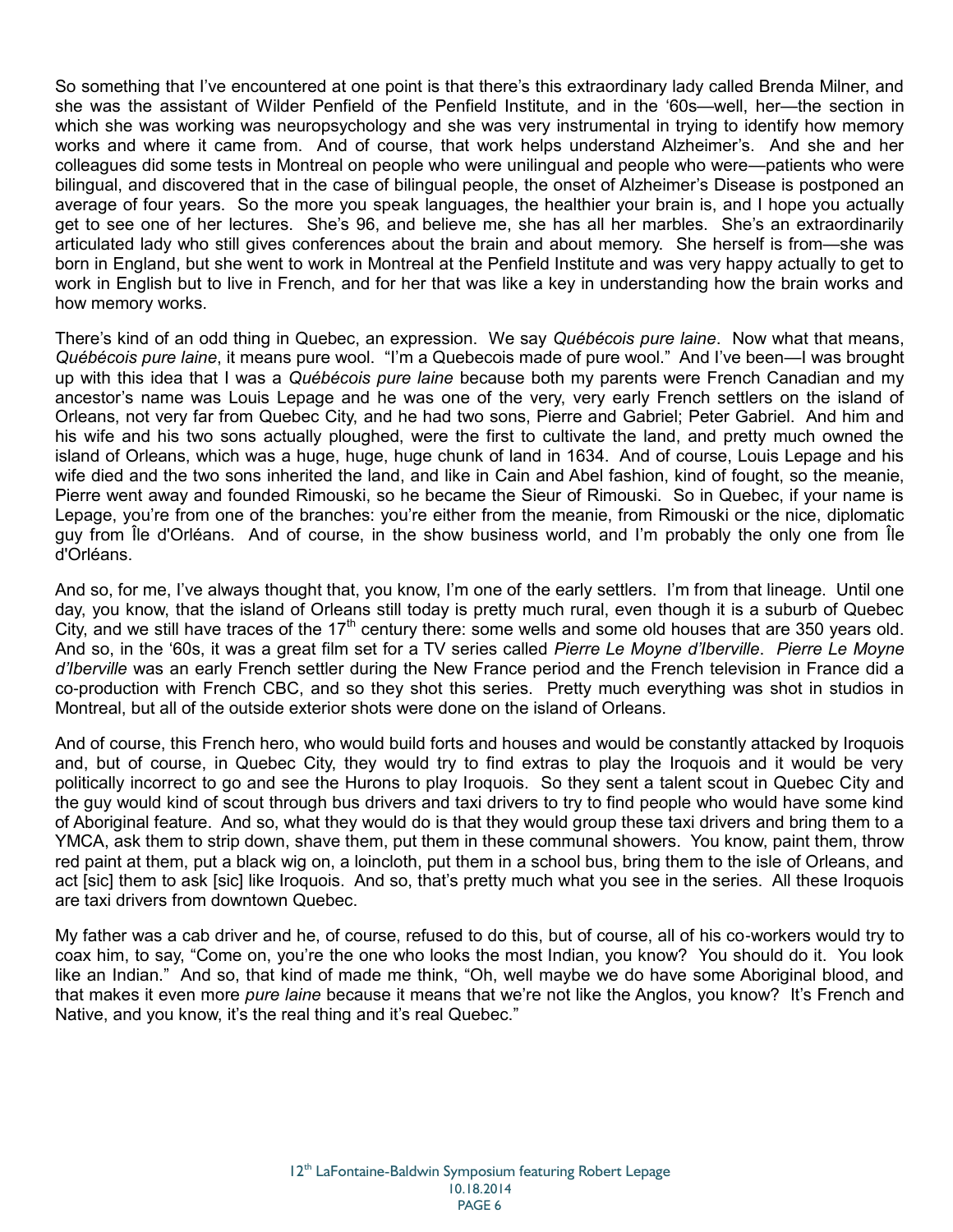And so eventually, when I turned 50, a friend of mine had my family tree done and gave me this as a gift. And so, I just kind of, you know, sifted through all of the names in trying to see if there was some—hoping to find Iroquois or Huron blood. And there was, like, in hundreds and hundreds of names, there was a guy called Picah(?) who could have been Huron because Picah was a name that you'd bump into a lot in the Huron village, but other than that, there was no trace. So I thought, "Well, maybe I should look on my mother's side." And on my mother's side, there were all these Americans with people coming from Scotland and Ireland and Wales. And then, you know, I discovered that actually I had a lot of Anglo blood within me and that there is no such thing in Quebec as pure wool, right?

Of course, as a theatre person, I feel more comfortable if I bring props, so of course I brought a few props with me. So what I want to show to you now is what the Canadian flag looked like before 1965, alright? So you might have to switch microphones because I'm going to do my little demonstration here. Alright. So this was the Canadian flag. Do I have it on the right side? Yeah? Alright. Okay. So up until 1965, this was the flag. And the Federal Government, knowing that the Centennial was coming in 1967, thought that maybe we should change the flag and have it kind of, you know, upgraded and do something a bit more funky, and you know, more modern.

But the real reason behind this was that it was Lester B. Pearson, who was the head of the Liberal government in those days, and of course he had been elected mainly by French Canadians from Quebec. And he knew that French Canadians did not identify to this flag. They didn't really like it because there was way too much red, and red was associated mainly to the Brits, and French was associated to blue. Of course, the only blue you could find here is, you know, on the Union Jack. And the Union Jack actually is a reminder to Quebec people that they've been defeated and that their culture, you know, is—so it was not the best flag to try to involve French Canadians into the great modern project of Canada.

And not only that, if you look on this side here, there's the cultural makeup of Canada. In those days, Canada and Quebec represented maybe one-third of the population, and on here it only represents one-fourth. You see, it's Jacques Cartier's golden *fleur-de-lis*, next to the Irish harp, next to the Scottish lion with the lilies around it, and the three English lions. So the interesting thing was also this here, the three maple leafs joined to one stem. And I really did my homework, so I really tried to find what that was all about, and the only thing I could find, on Wikipedia, was a reference to somebody who had done a study about heraldry and protocol and all that, and that actually what it represented was the French, the English, and the Others. So I looked into the English version of Wikipedia and the French version, and it's the French, the English, and the Others. So who are these Others, right? Are they … Does it refer to the Aboriginals or the immigration, the immigrants, or what does it refer to? And it's very, very unclear and it's very, very, very vague.

So Pearson thought, "Well, let's have Quebeckers identify to the flag and let's go for a new design." So he asked a group of designers to think about it, and they came up with this marvel here. So this here is what we call Lester B. Pearson's pennant because it was so … So you see, it's a much, much longer flag, like the Canadian territory. What's wonderful about it is that the three colours are the three colours of the two founding nations, right? So you have—you could recognize the French flag in this and the Union Jack. On each side, you have these blue sections that represent the Pacific Ocean and the Atlantic Ocean, which makes a lot of sense because our motto is *A Mari Usque Ad Mare*, "from sea to shining sea," I think it is in English. And of course, the three maple leafs joined by the same stem, which of course is the French, the English, and the Others. But you know, why not Aboriginal? Why not French speakers, English speakers, and people who speak languages from all over the world? Men, women, and the other folks? Whatever. But it's a very, very open design.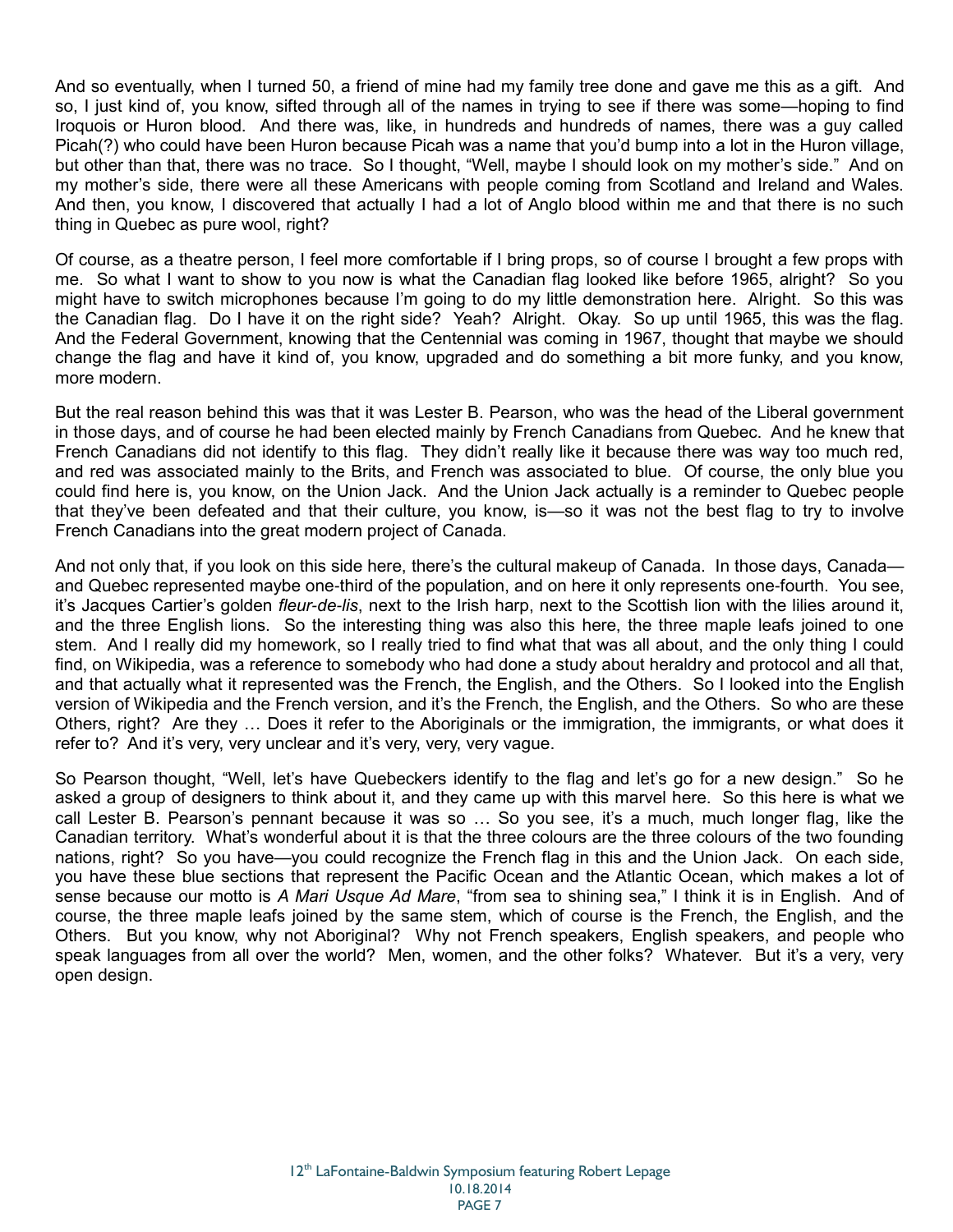So of course, Diefenbaker, who was the leader of the opposition, did not like this flag. There was way too much blue in it. And so, decided to vote against it and asked for a referendum. Now, Lester B. Pearson was at the head of a minority government and didn't want to risk losing the power over a flag, so of course he asked the designers to go back to the drawing board, and of course, they come up with the Canadian flag as we know it today, which is all red, a bit of white, and one single maple leaf. So I'd like to bring this to any politician's mind that maybe for the year 2017, for the 150<sup>th</sup> anniversary of Canada, if there's any chance or project of redesigning the Canadian flag, maybe to reopen the debate about this flag, which I think is a very, very, with all its flaws, you know, a much open proposition. This I think reflects more what Canada is about or what Canada wants to be about.

During the Calgary Olympics, I was invited to perform and I was part of a cultural festival. They had that also in Vancouver. It's about two weeks before the Olympics. They have this big, international arts festival and there's all sorts of forums and gatherings. And they asked journalists from all over the world to come to Canada, and they travelled through the whole country. They were trying to understand what this country was about. And there was a meeting and there was a rapporteur, somebody who spoke in the name of all these reporters, who said, "Well, what we conclude is that Canada is not one country, it's five countries." Of course, in those days, they didn't take into account the territories; there were two territories, not three, in those days. And so they said, "You know, we really frankly have the impression that this is not a country. It's the federation of five countries."

So a lot of people debated that and people were against and people were for it and whatever, but the thing that I found interesting is that they had an interesting perspective because they were outside. It was a view from outside, and that a way to restructure the country or to start new debates about the country or, you know, constitutional debates, it was refreshing to have a view from outside.

And in 2008, I was in London performing a show, and I don't want to sound like I'm name-dropping, but I was having a beer with some of my London friends, so Miranda Richardson and Alan Rickman were sitting there. And Alan Rickman turns to me and says, "Hey, Robert, I hear Iggy might be your next Prime Minister."

"Iggy? Who's Iggy?"

And of course, he was talking about Michael Ignatieff, and everybody in London seemed to know him, which was quite interesting, and the hip people seemed to know him, and the interesting thinkers seemed to know him, and I had never heard about him before.

So what was interesting, and the reason why I … And for the people who, in the room, don't know who this man is, he was the leader of the Liberal Party from 2008 to 2011 I think, during the … Until the Federal Election of 2011, where he lost to the hands of the present Conservative government. And the thing that's interesting about Michael Ignatieff is that he had a refreshing view. To my taste, he had a refreshing view because he was a guy from the outside for a while. He's a guy who, you know, lived in London for a long time and came in with a lot of fresh ideas about what Canada could be.

And he did something and said something that I've never heard any federal politician say before, and certainly not in Quebec. He was appearing on a TV show that's watched by absolutely everybody in Quebec called *Tout le monde en parle* on Sunday evenings, during the Federal Campaign. And he spoke in an amazing … And he had an amazing command of the French language, with a slight English Canadian accent, and had a lot of charm, was funny, a lot of wit. Wickedly intelligent. And somebody asked him, said, "Well, what do you think of, you know, people here in Quebec do not feel Canadian? People feel Quebecois."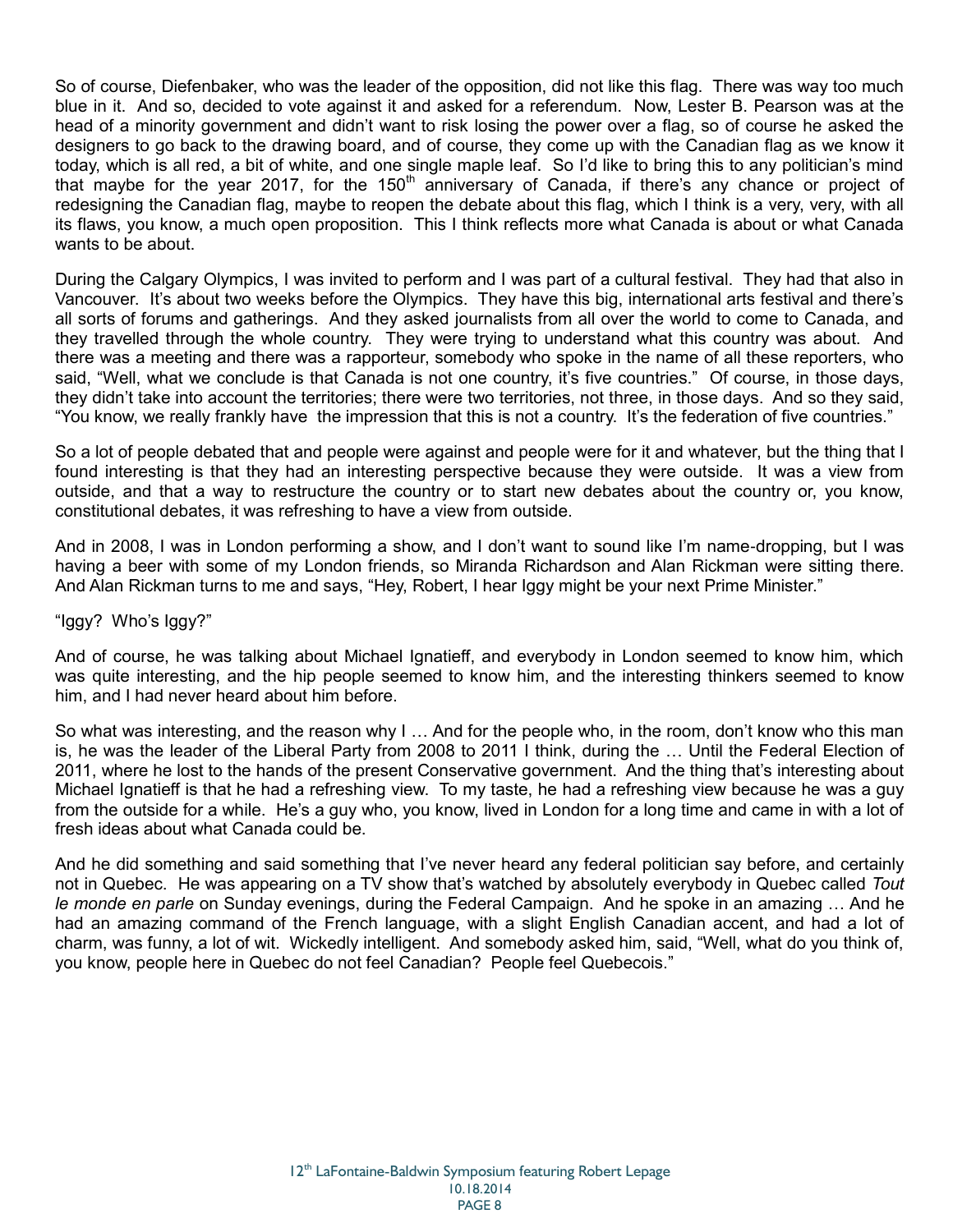And he said, "Well, fine." He said, "You know, I don't believe in any false patriotism. I think if you're Quebecois first and Canadian after, that's not a problem. You come from Iran, you're still Iranian first? Go for it, and then you're Canadian; that it's not Canadian first." And he was the first one to have this kind of discourse, and I had never heard that before. And of course, I think it's a pity that, of course, then he kind of vanished into woodwork of politics, and I think that there was an interesting debate there of how people feel about Canadian identity, and it's something that I kind of identified to.

And the thing that I found that was really cool about this is that we are different countries within a country. We are—and if we can't say "countries," let's say "nations." We are different nations within the same country. It's very practical, actually. If you owe money to someone or if you want to trash your girlfriend and, you know, get rid of her or whatever, and then you want to run away, you go Vancouver, you know? And it's like flying to another country, completely, and without the border patrol and all of that stuff. So it's a great thing. It's a great feeling, you know, actually, to be—and to be a different person. And it comes back to the whole thing I was saying earlier about feeling different depending on what language you speak, but that's the thing that I find exciting about Canada, is that you could be a very different person depending where you go. You could have five different lives with five different wives in different parts of the country, and it's great. And that, for me, is one of the exciting things about this country.

I'd like to finish off on something, actually it came from a question I had this morning. I had a radio interview with a very interesting man who had some very pertinent questions about identity and about belonging, and he asked me about where and when do I feel that I belong. And of course, because we were talking a lot about theatre, I said, "Well, on the stage." But I'd say in a broader perspective, I feel I belong somewhere when I feel I'm doing something for my community. Now of course, you have to know what is a community and what is your community. But after I finished my theatre school and I started having some kind of relative success in Quebec City, I did what everybody does in theatre in Quebec, is that I moved to Montreal. And I spent five years there, and for five years I did not feel like a Montrealer. It was my language, I had a lot of work opportunities, I was well-treated. I wasn't in the shadows; I was in the foreground. But I just did not feel that I belonged there.

And it's only when the mayor of Quebec at that time said, "Well you know, we have a bit of money maybe we could give you, and we have this amazing space that we'd like you to maybe transform into a theatre or some kind of theatre space. Would you consider coming back to Quebec City?"

And I said, "Well, okay. Maybe I could do that." And I felt useful, I felt I was at the right place, and I felt that I wasn't a small fish in a big pond anymore: I was a big fish in a small pond. And whatever I would try to achieve or whatever project that I would start, that it would actually have an impact for real and I would actually see the results. And that's really where I thought, "Well, this is where I belong." And a sense of community and a sense of reality, it's very difficult to define.

And I won't bore you further with exactly why I feel that Quebec City is where I belong, but I bumped into Michel Tremblay once, and people were wondering why his plays, who were written in a Quebecois dialect for so many years, why they're translated into 34 languages and they're performed and staged all over the world. And he said, "Well, that's because I don't write international stuff. I write universal stuff. And the more you are local, the more you talk about what you know, the more you try to understand who you are and your very, very, very near community, then you're universal." And unfortunately, we're in a culture; we're encouraged to be international.

I remember going on tours and performing a play like *Far Side of the Moon* that's set in Quebec City and people would ask me when I'd come back, "Oh, well, did you change all of the names of newspapers? And did you change this? And why? Because there don't understand that our newspaper is a different name than their newspaper?"